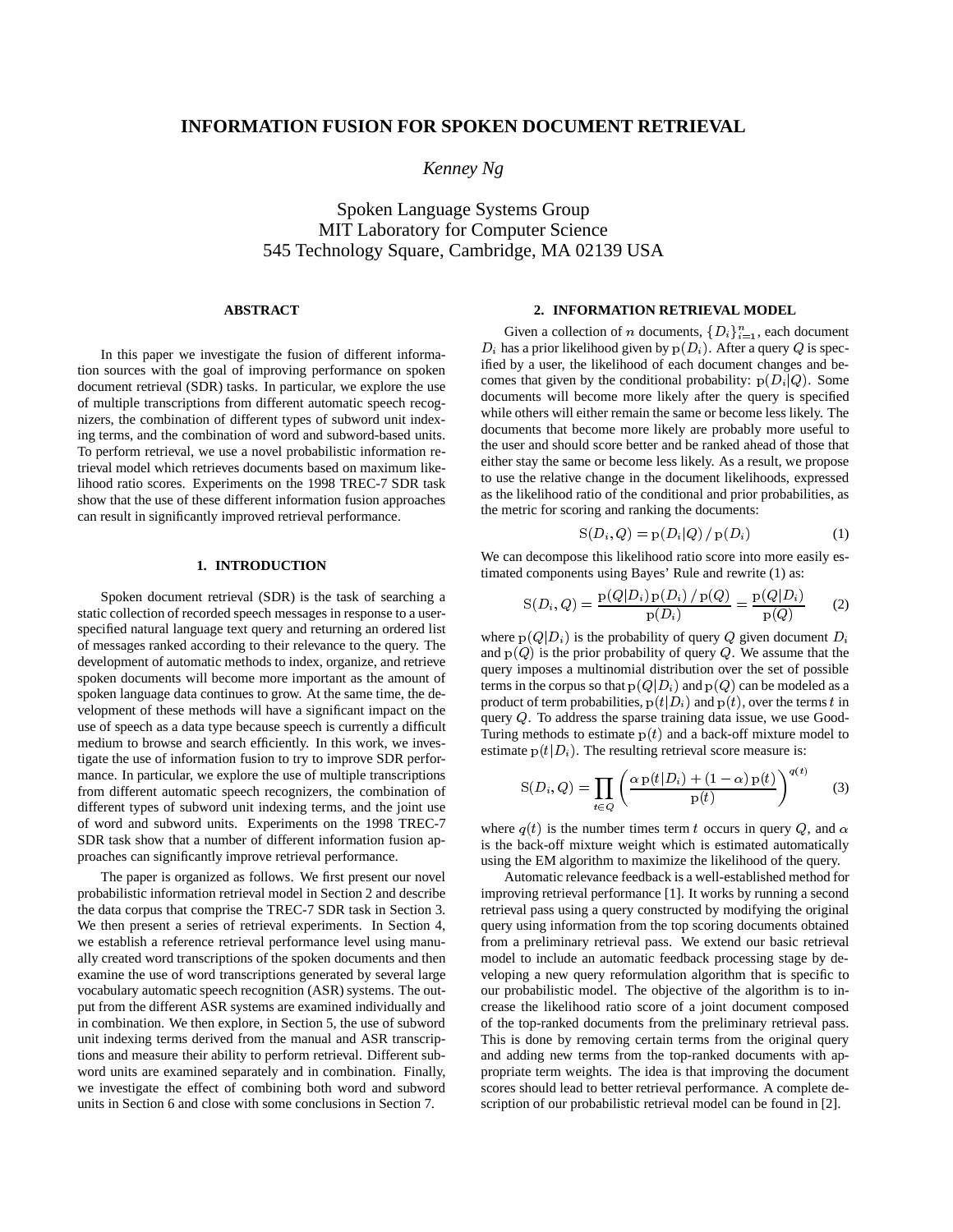| No. of documents           | 2866 |      |       |
|----------------------------|------|------|-------|
| No. of topics              | 23   |      |       |
|                            | Min. | Mean | Max.  |
| Document length (words)    | 2    | 269  | 12594 |
| Topic length (words)       |      | 14.7 | 27    |
| No. of relevant docs/topic |      | 17   | 60    |

Table 1: Statistics for the TREC-7 SDR data set.

<Section S\_time=1881.464 E\_time=1896.492 ID=eh971009.37> defense secretary william cohen has issued a fresh warning to iraq about violating the air exclusion zones in the north and south of the country mr cohen said iraqi pilots would have to bear the consequences if they continue to violate the zones </Section>

Figure 1: A sample TREC-7 SDR document (reference transcript).

## **3. DATA CORPUS**

Experiments are done on the spoken document retrieval (SDR) task from the 1998 Text REtreival Conference (TREC) sponsored by the National Institute of Standards and Technology (NIST) [1]. Statistics for the TREC-7 SDR data set are shown in Table 1.

The document collection consists of 2866 news stories drawn from approximately 100 hours of recorded radio and television news broadcasts from the following information sources: *ABC World News Tonight*, *CNN Early Prime*, *CNN Headline News*, *CNN Primetime News*, *CNN The World Today*, *C-SPAN Public Policy*, *C-SPAN Washington Journal*, and *PRI The World*. A sample document (reference transcription) is shown in Figure 1.

There are 23 queries (also called "topics"), numbered 51-73, in this test set. Each topic consists of a natural language text sentence describing an information request. A sample topic (number 68) is shown in Figure 2. To evaluate the performance of an information retrieval system, the retrieved messages are evaluated against relevance assessments created for each topic. Basically, all the relevant documents in the collection needs to be identified for each of the topics. There is a total of 390 relevant documents for the 23 topics. From Table 1, we see that the number of relevant documents for each topic can vary greatly: some topics have many relevant documents while others only have a few.

Retrieval performance is measured in terms of a tradeoff between *precision* and *recall*. Precision is the number of relevant documents retrieved over the total number of documents retrieved. Recall is the number of relevant documents retrieved over the total number of relevant documents in the collection. Because it is sometimes difficult to compare the performance of different retrieval systems using precision-recall curves, a single number performance measure called *mean average precision* (mAP) is commonly used [1]. It is computed by averaging the precision values at the recall points of all relevant documents for each query and then averaging those across all the queries in the test set. In this paper, we report retrieval performance using this mAP metric.

Figure 2: A sample TREC-7 SDR query/topic (number 68).

| <b>System</b>        | mAP                 |          |  |
|----------------------|---------------------|----------|--|
| <b>Description</b>   | Preliminary         | Feedback |  |
| No Preprocessing     | 0.3423              | 0.3850   |  |
| Stop word removal    | 0.3348              | 0.4307   |  |
| Word stemming        | 0.4143              | 0.4521   |  |
| $Stoping + stemming$ | $\overline{0.4256}$ | 0.5295   |  |

| Table 2: Retrieval performance in mean average precision (mAP) |  |
|----------------------------------------------------------------|--|
| on the TREC-7 SDR task using reference word transcriptions.    |  |

### **4. WORD-BASED INDEXING TERMS**

### **4.1. Reference Transcriptions**

We first establish a reference retrieval performance by using manually generated word transcriptions of the spoken documents. We assume that there are no errors in these reference transcriptions. The resulting retrieval performance can be considered the upper bound performance since this is equivalent to using the output of a perfect speech recognizer.

Table 2 shows retrieval performance in mean average precision (mAP) on the TREC-7 SDR task using reference word transcriptions of the spoken documents. Performance after the preliminary retrieval pass and the second automatic feedback pass are shown. Performance is also broken down to indicate the effect of stop word removal using a fixed list of 220 common English function words and the effect of using a standard (Porter's) stemming algorithm to conflate the words. The automatic feedback process significantly improves retrieval performance in all cases. Each preprocessing step also helps improve performance and the use of both together results in additive gains. The final retrieval performance is  $mAP = 0.529$  which is competitive with the performance of the top retrieval systems reported in TREC-7 [1].

#### **4.2. ASR Transcriptions**

Since current state-of-the-art speech recognizers are not perfect, we next measure retrieval performance using word transcriptions of the spoken documents generated automatically by large vocabulary continuous speech recognition systems. Eight sets of transcriptions with varying word error rates generated by different speech recognizers are examined. These transcriptions were generated by the sites participating in the TREC-7 SDR task and are distributed along with the reference transcriptions by NIST to facilitate and encourage "cross-recognizer" experiments [1].

Retrieval performance, in mean average precision (mAP), as a function of speech recognition performance, in word error rate (WER), on the TREC-7 SDR task is shown in Table 4 under the column labeled "word." Retrieval performance is highly correlated with recognition performance: the lower the WER, the better the mAP. This can be seen more clearly in the mAP versus WER curve  $(\triangle)$  labeled "word" plotted in Figure 5. Even though the recognition error rates are relatively high (the best WER is 24.6%), retrieval performance using these errorful ASR transcriptions is only about 5% worse than using the error-free reference transcriptions (mAP of 0.5025 vs. 0.5295). This indicates that many of the words useful for retrieval were correctly recognized.

### **4.3. Combining Multiple ASR Outputs**

The ASR transcriptions used in the experiments above consist of only the single most likely word sequence hypothesized by the speech recognizer. No information about the confidence or likelihood of each recognized word is available. However, by combining the outputs of several different recognizers, we can compute a

What are confirmed incidents of U.S. military air crashes and what types of aircraft were involved?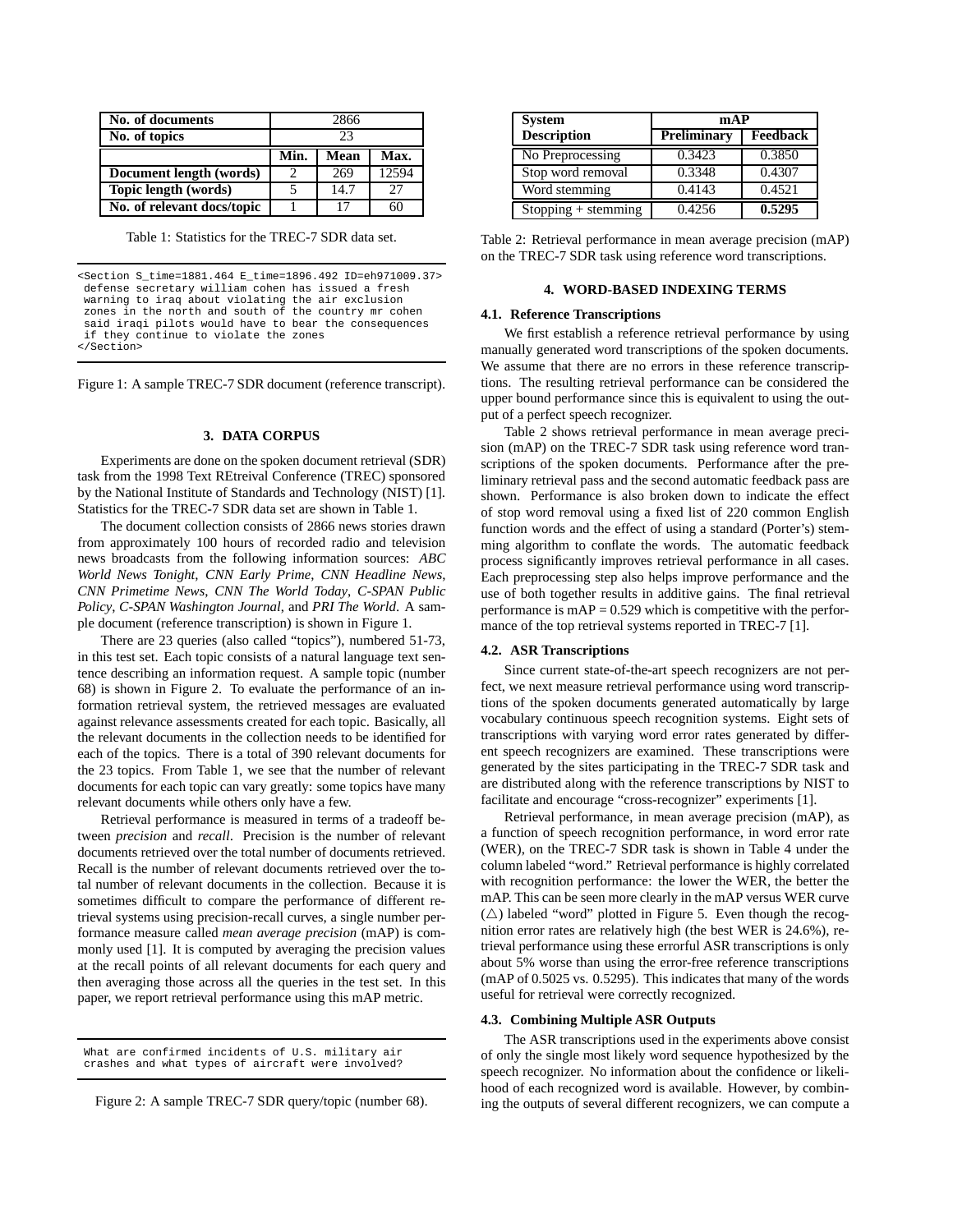rough estimate of the term occurrence probabilities for each recognized word. For example, we can use a simple maximum likelihood estimate based on the number of occurrences of the word in the combined set of recognition hypotheses:

$$
\sum_{r} c(t|D_i^r) / \sum_{r,t} c(t|D_i^r)
$$
 (4)

where  $c(t|D_i^r)$  is the number of occurrences of term t in the transcription of document  $D_i$  generated by recognizer r. This additional information can be directly incorporated into our probabilistic retrieval model in the  $p(t|D_i)$  and  $p(t)$  terms to better reflect the quality of the ASR transcriptions. Using this term occurrence probability estimate leads to improved retrieval performance as shown in the rows labeled "combined" in Table 4. We examine the use of all eight ASR outputs (All 8) and the use of only the top five (Top 5) to estimate the term occurrence probabilities. Performance using information derived from combining all eight systems is better than the performance of the single best system (mAP of 0.5073 vs. 0.5025). Restricting the combination to systems with the best speech recognition performance (Top 5) gives even better results (mAP =  $0.5125$ ).

# **5. SUBWORD UNIT INDEXING TERMS**

We now examine the use of subword units for information retrieval. The use of subword units in the recognizer constrains the size of the vocabulary needed to cover the language; and the use of subword units as indexing terms allows for the detection of new user-specified query terms during retrieval [3]. Subword units consisting of overlapping, fixed-length, phone sequences ranging from  $n=2$  to  $n=5$  in length with a phone inventory of 41 classes are used. These subword units are derived by successively concatenating the appropriate number of phones from phonetic transcriptions of the spoken documents. Examples of *n*-phone subword units  $(n=1, 2)$ for the phrase "weather forecast" are shown in Table 3.

Phonetic transcriptions of the spoken documents are obtained from the reference and ASR word transcriptions by mapping the words to their corresponding phone strings using a pronunciation dictionary. Word and sentence boundary information is lost during this process resulting in each document being treated as a single long phone sequence. The subword units are then created from these phonetic transcriptions. Similar processing is done on the topics to convert them to matched subword unit representations. We note that phonetic transcriptions obtained in this way are suboptimal since cross-word coarticulation effects are not captured.

#### **5.1. Reference Transcriptions**

Retrieval performance, in mAP, on the TREC-7 SDR task using a range of *n*-phone subword units ( $n = 2, \ldots, 5$ ) derived from the reference document transcriptions is shown in Figure 3. Performance is shown for the baseline system  $(\Box)$ , the use of stop term removal  $(\triangle)$ , and the use of normalized (stopped and stemmed) topic descriptions  $(\bigcirc)$ . We note that subword units of intermediate length ( $n=3,4$ ) perform better than short ( $n=2$ ) or long ( $n=5$ ) units in all three cases. This is due to a better tradeoff of the intermediate length units between being too short and matching too many terms and being too long and not matching enough terms.

| Subword Unit | <b>Indexing Terms</b>                            |
|--------------|--------------------------------------------------|
| word         | weather forecast                                 |
| 1phn $(n=1)$ | weh dher fow r k ae s t                          |
| $2phn(n=2)$  | weh ch dh dh er er f f ow ow r r k k ae ae s s t |

Table 3: Examples of <sup>n</sup>-phone subword unit indexing terms.



Figure 3: Retrieval performance (mAP) using a range of  $n$ -phone subword units derived from the reference document transcriptions.

In Section 4, we saw that the removal of frequently occurring non-content "stop" words helped retrieval performance. To determine if similar processing can improve performance for subword units, we explore the use of "stop term" removal. For each type of subword unit (i.e., different  $n$ ), a set of stop terms is created by computing the document frequency of each term, rank ordering them in decreasing order, and then thresholding the list to select terms that occur in a large fraction of the documents  $(>=25%)$  in the collection. The number of stop terms varies depending on the type of subword unit and ranges from a low of 28 for  $n=2$  to a high of 600 for  $n=3$ . The resulting stop terms consist mainly of short function words and common prefixes and suffixes. As shown in Figure 3, the use of stop term removal results in small but consistent improvements for all the different subword units  $(\triangle)$ .

Unlike the topic descriptions used in the word-based experiments described in Section 4, the topics used in the subword experiments are not normalized using stop word removal and word stemming. Since normalization helped with word units, we wanted to explore its effect on subword units. We start with the normalized word-based topic descriptions, convert the words to their phonetic representation using a pronunciation dictionary, and then generate the <sup>n</sup>-phone subword units to obtain the subword-based topics description. As shown in Figure 3, performance for all subword units is significantly improved when using these normalized topics  $(\bigcirc)$ .

# **5.2. Combining Multiple Subword Units**

Different subword unit representations can capture different types of information. For example, longer subword units can capture word or phrase information while shorter units can model word fragments. The tradeoff is that the shorter units are more robust to errors and word variants than the longer units but the longer units capture more discrimination information. One simple way to try to combine the different information is to form a new document-query retrieval score by linearly combining the individual retrieval scores obtained from the separate subword units:

$$
S'(D_i, Q) = \sum_n w_n S^n(D_i, Q) \tag{5}
$$

where  $S^{n}(D_i, Q)$  is the normalized (zero-mean and unit-variance) document-query score (3) obtained using subword representation  $n$  and  $w_n$  is a tunable weight parameter. Empirically determined combination weights of  $w_2 = w_5 = 0.1$  and  $w_3 = w_4 = 1.0$  are used. Performance using the combined subword units is shown as the solid line in Figure 3. Performance is significantly better than that of the best individual subword unit  $(n=4)$ : mAP of 0.4776 vs. 0.4411. However, it is still not as good as using the reference word transcriptions:  $mAP = 0.5295$  (dotted line).